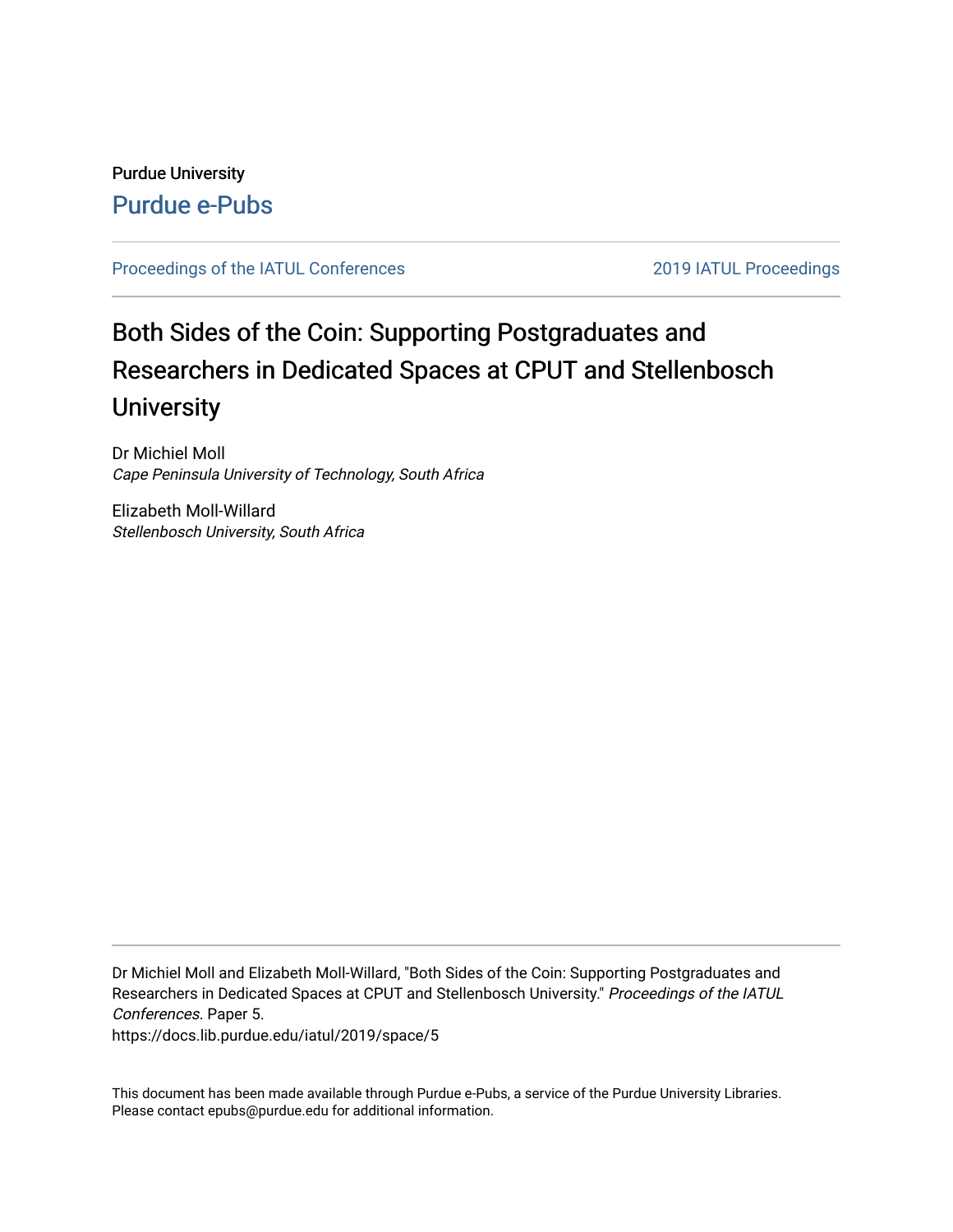## **Both Sides of the Coin: Supporting Postgraduates and Researchers in Dedicated Spaces at CPUT and Stellenbosch University**

#### **Dr Michiel Moll**

Deputy Director: CPUT Libraries, Cape Peninsula University of Technology, South Africa

#### **Ms Elizabeth Moll-Willard**

Research Commons Librarian, Stellenbosch University, South Africa

#### **Abstract**

The idea of a space dedicated to supporting research at the university housed within the library is not a new concept. These spaces, often called Research Commons, have been written about widely in literature since 2008. However the impact of these spaces is something that, a decade later, warrants investigation as these spaces have also had to evolve to both meet clients changing needs and to reflect the new trends within libraries.

In South Africa, the Research Commons is a well-known concept within university libraries. Both the Cape Peninsula University of Technology (CPUT) and the Stellenbosch University Libraries offer such dedicated spaces in the libraries for postgraduates and researchers to work in. This paper looks closely at these spaces in the two institutions, specifically looking at the commonalities of a research support space, both in set-up and use, from the perspective of a research intensive university and a teaching and learning focused University of Technology. In addition, the differences and suggested causes for the differences are also discussed, with a special reference to the evolution of these spaces from the time of inception until the current day. Particular attention will be paid to the actual usage and services of the different spaces.

This study, comparing the approaches to providing excellent spaces for postgraduates and researchers in the libraries of two different styles of University, will resonate both with librarians from research traditional universities, as well as Universities and Universities of Technology aspiring to become more research-focused.

#### 1 Introduction

- 1.1 Research support in libraries
- 1.1.1 Research support as a trend in literature

Over the last decade, research support has grown as a trend within the literature, as the focus of libraries has shifted towards demonstrating value on campus (Oakleaf, 2010). For the purposes of this article, the definition of 'research support', as defined by Parker (2012), will be used, which is the "library's role in assisting to increase the productivity of research and scholarship, will be used. This trend has focused on new spaces, such as Research Commons where the aim is to be a research conducive environment, as well as new services, such as bibliometrics, research data management and various aspects of open access and publishing services (Kennan, Corrall, & Afzal, 2014).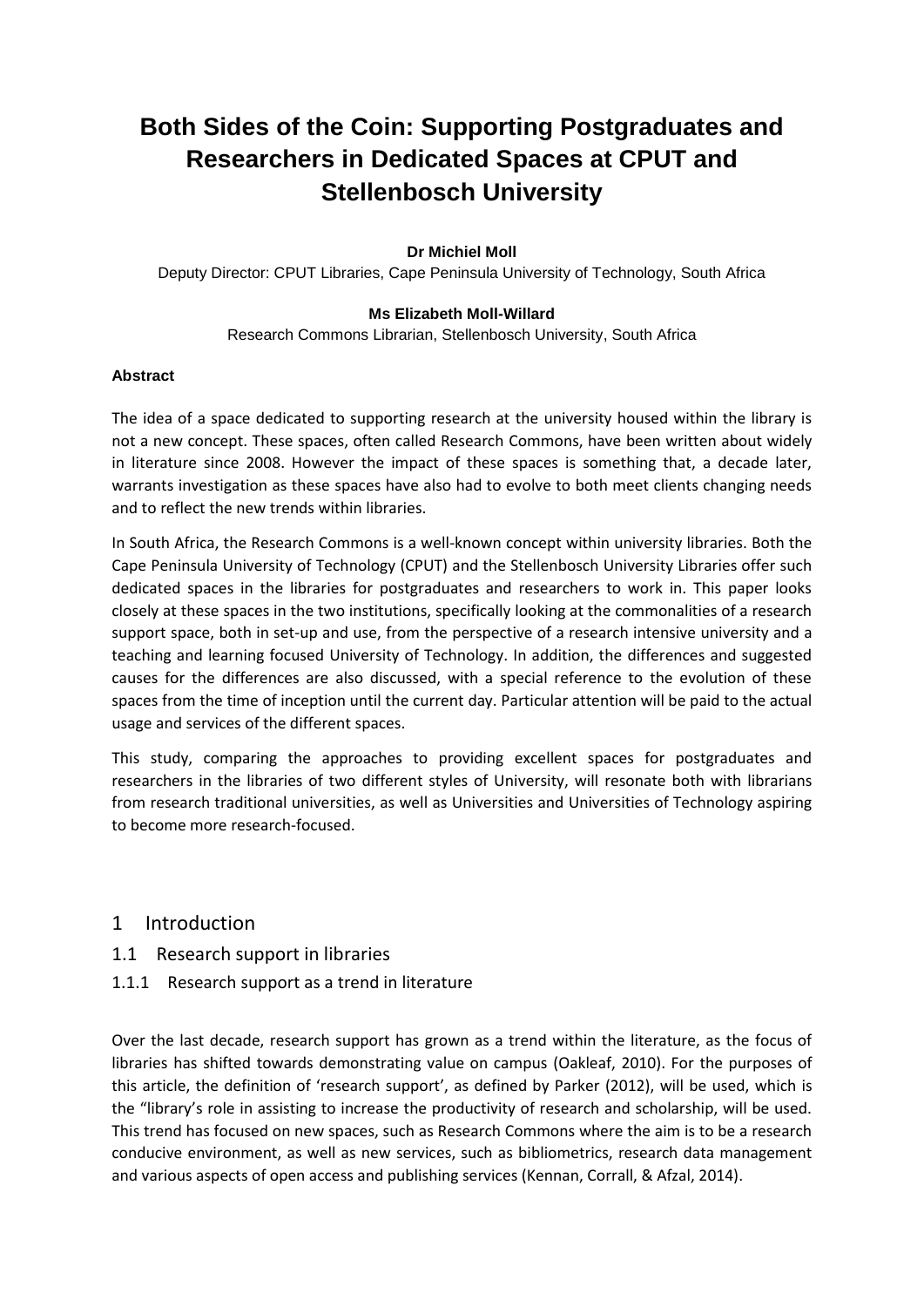A number of authors have written about research support within their libraries. From the Australian libraries, Parker (2012), Keller (2015) and Haddow & Mamtora (2017) have all written about the evolving nature of research support within the library – from strengthening the visibility of the library in terms of open access support, to creating specialist positions such as research data management and bibliometrics specialists. From the UK perspective, the RLUK report, *Re-skilling for Research*, investigated the skills needed by librarians to be able to sufficiently support researchers at their institutions and compiled a list of 32 key skill areas that would be needed (Auckland, 2012).

In the South African context, Raju & Schoombee (2014) have written about the open access aspect of research support, specifically that of creating an institutional repository and focusing on gold open access. De Jager, Crowster, Nassimbeni (2016) have recently investigated the idea of a "research librarian" in a South African context, where specific librarians received further training in order to strengthen skills that were perhaps missing in order to support researchers.

#### 1.1.2 Facets of research support

It is well-documented that the role of a library on campus is to support both research and learning at its university (Kennan et al., 2014; Oakleaf, 2010). When looking at research support, a few studies have been mentioned above that have focused on the evolving nature, but the most important aspect of research support that needs to be mentioned is the library's role from being support to being a partner in the research process, using the knowledge and skills of librarians in the information sphere to be able to work with researchers (Tise, Raju, & Adam, 2015).

Within the literature, there are three main facets of research support that can be broadly divided in to the following new services: research impact (which includes bibliometric services); scholarly communication (which includes open access publishing and repositories); and, research data services (which includes research data management).

Research impact is a trend that focuses on using metrics (such as bibliometrics and altmetrics) on assisting to measure research productivity and impact at the university, using tools such as citation databases that librarians were familiar with (Corrall, Kennan, & Afzal, 2012, 2013; Kennan et al., 2014). This allows librarians to be able to use their expertise to be able help researchers in measuring their impact in a real-world context in terms of not only citations, but also user engagement with their work.

Scholarly communication focuses on the nature of publishing, primarily becoming a trend through open access initiatives such as institutional repositories which allow researchers to upload their work into an online space that can be freely accessed (Hansson & Johannesson, 2013; Sewell & Kingsley, 2017; Shapiro, 2015). This has of course also led to the library playing a role in supporting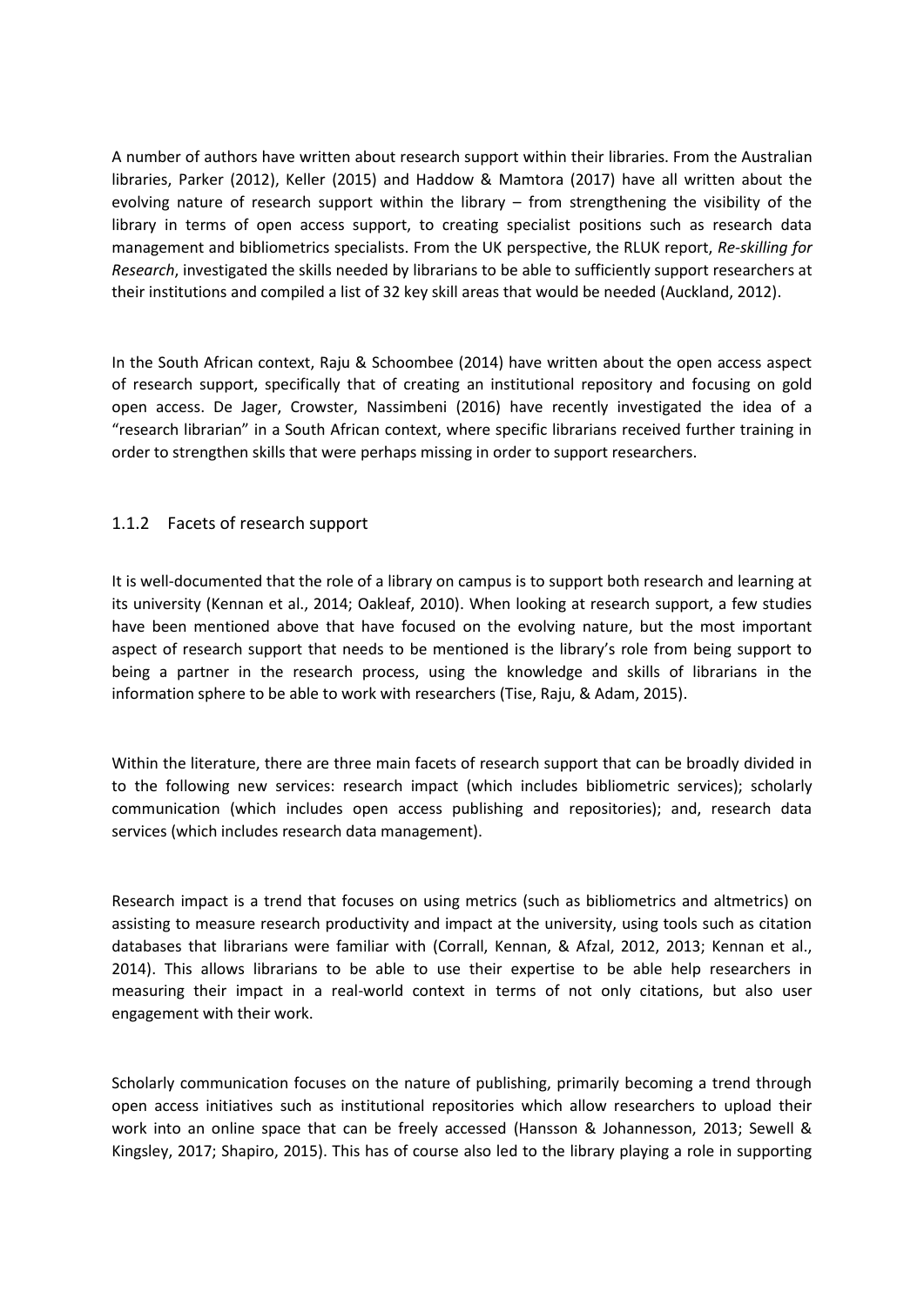journals that rely on open access infrastructure, as well as in advising researchers as to their copyright agreements (Carroll, 2006; Lang, Wilson, Wilson, & Kirkpatrick, 2018).

Research data services have developed within libraries in more recent years, spurred on not only by evolving technologies but also through the push from the research community to make research data more transparent and accessible as the open access movement starts to affect research data as well (Kennan et al., 2014). Research data management is the service that most libraries seem to focus on, as the process of curation and archiving of information is not new to librarians, but now the focus is on the material being data (Corrall et al., 2013; Lang et al., 2018).

These three main facets of research support have resulted in specialist roles being created within libraries – functional specialists that work alongside subject or faculty librarians in order to be able to effectively deliver such services (Jaguszewski & Williams, 2013). In some cases, these librarians are placed within a single space such as a Research Commons in order to allow for the expertise to be concentrated in the most likely space (Daniels, Darch, & Jager, 2010).

#### 1.2 Space design

Within the Research cycle, the library can offer a variety of services to those engaged in research and, in many cases, libraries in academic institutions have responded to the challenge. But in terms of what the researchers themselves, in the form of the postgraduate students, see as the most important service it is significant that research has shown that this is the research commons, or dedicated research space (Seema & Aigbavboa, 2017). Explanations given for this include the specialised nature of the environment within the research commons which facilitates the necessary research skills gain, as well as enhancing the ability to identify those resources which are most pertinent to research, as opposed to supporting undergraduate learning.

In the South African context, many academic libraries have adopted the model of a postgraduate centre (whether called Research Commons, or Research Information Support Centre, as in the two case studies used in this paper). This is therefore space that is designed to enable the postgraduate student not only to function more effectively but, particularly significant in the South African Higher Education segment due to the insistence on throughput rate, completing their studies within the appropriate time span (Seema & Aigbavboa, 2017).

As the concept of space is often seen as becoming redundant with regard to services in academic institutions in the fourth industrial revolution, even within libraries (University of Johannesburg, 2018), it may be surprising that the Research Commons is still seen as important in terms of space. The basis of this lies in the fact that, despite the 4th industrial revolution being seen as having only a technological base driving this revolution, actual most significant factor for higher education is that "students' needs should be met effectively" (Xing & Marwala, 2017). Space in terms of a research commons is therefore not an outmoded concept, but one that can be used to meet the demands of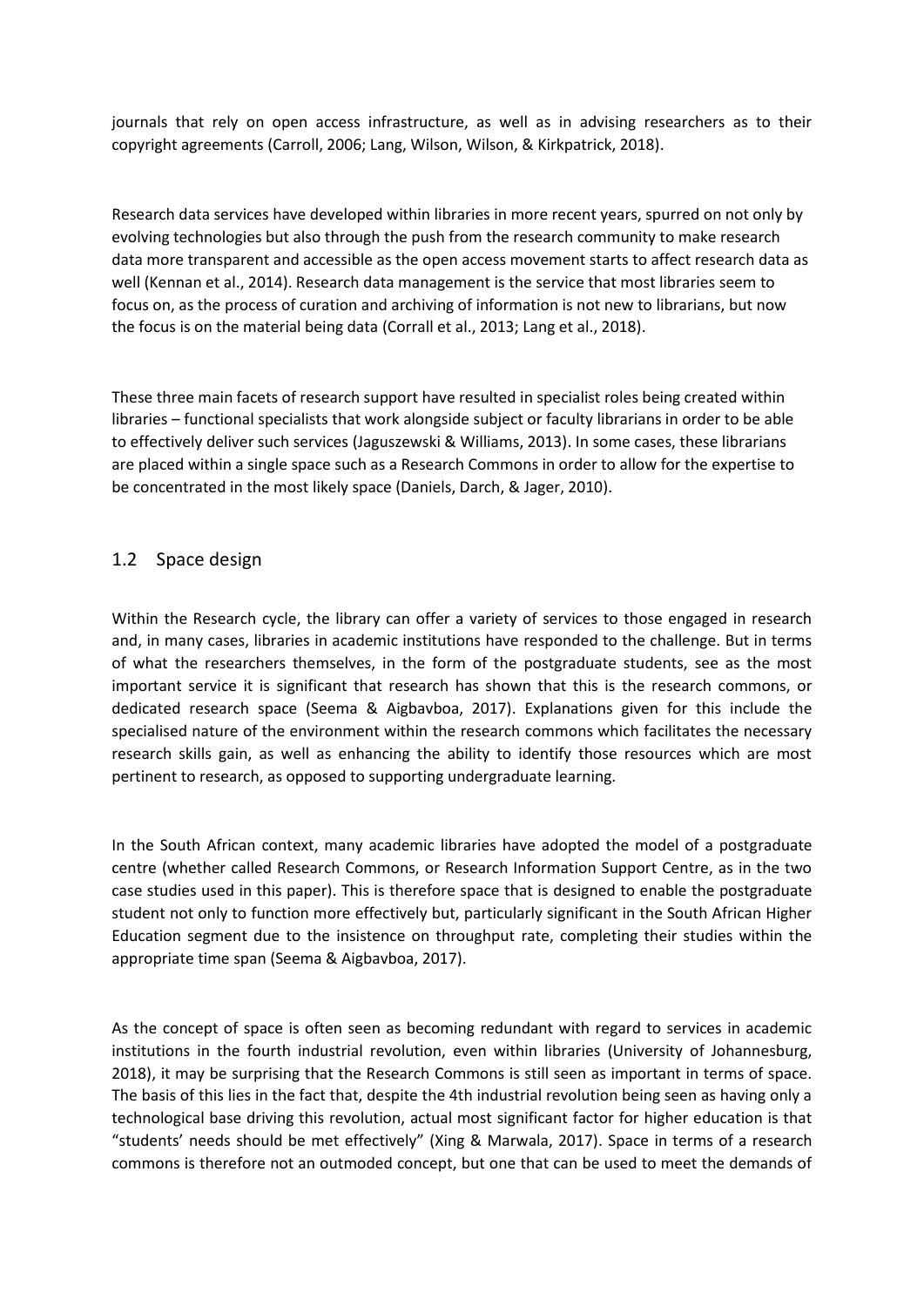the postgraduate students. This demand, as far as the library is concerned, is rooted in the idea of creating an all-round educational experience, as reflected in the services outlined as part of the users' needs.

To do this effectively then we need an understanding of what these needs are and what can be used to meet these. Two key techniques are in play here that have emerged in recent times in libraries – user experience techniques (UX) and, incorporating elements of user experience, participative design which, in the context of spaces, is particularly effective as a technique is very useful in this context (Foster, 2012).

Both of the institutions whose centres are discussed are users of continuous monitoring and evaluation so as to ensure that the services and the space meet the users' demands. Within these centres, then, there is an emphasis on ensuring that users' needs are met effectively, both in terms of technological provision, but, more importantly, in terms of the human component necessary to allow this. The space therefore, is not only one that has come quite a way already, in terms of time, but is geared to look towards the future.

## 2 Case 1: University of Stellenbosch Research Commons

Stellenbosch University was recognised as a university in 1918, just over a hundred years ago, and started out with four faculties, namely Science, Education, Arts and Social Sciences, and AgriSciences. Today, the university is home to ten faculties and just over 31 000 students enrolled, with more than 10 000 of these students being in postgraduate programmes.

*Table 1: Number of postgraduate students enrolled over the last ten years at Stellenbosch University, and the percentage that it makes up of the total student population*

| Year | <b>Postgraduate</b> | <b>Total students</b> | % Postgraduate |
|------|---------------------|-----------------------|----------------|
| 2009 | 9 2 3 3             | 26 243                | 35,2%          |
| 2010 | 10 043              | 27 694                | 36,3%          |
| 2011 | 10 043              | 28 193                | 35,6%          |
| 2012 | 9853                | 27823                 | 35,4%          |
| 2013 | 9753                | 28 15 6               | 34,6%          |
| 2014 | 10 119              | 29 3 9 3              | 34,4%          |
| 2015 | 10 0 51             | 30 150                | 33,3%          |
| 2016 | 10 154              | 30854                 | 32,9%          |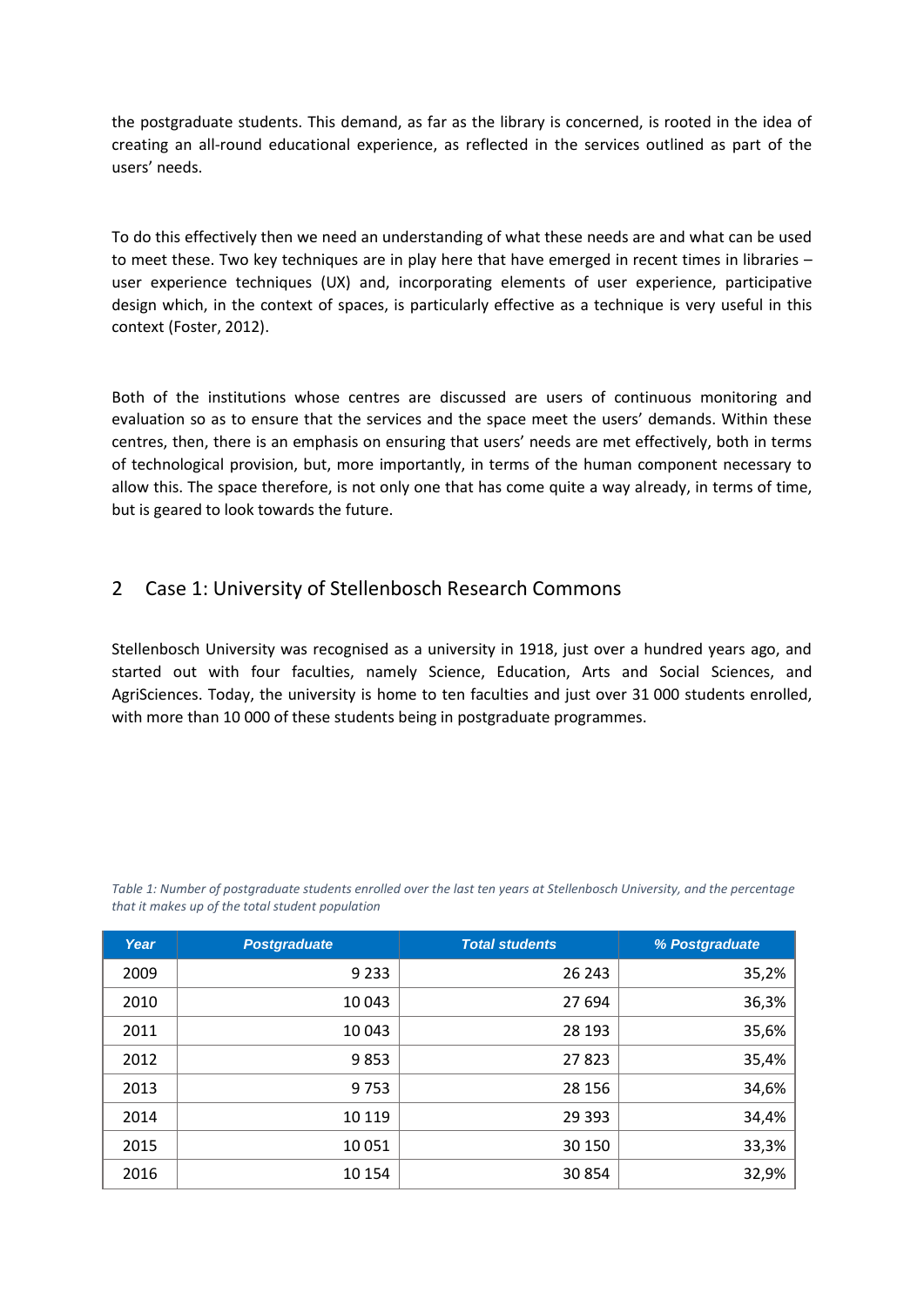| Year | <b>Postgraduate</b> | <b>Total students</b> | <b>% Postgraduate</b> |
|------|---------------------|-----------------------|-----------------------|
| 2017 | 10 440              | 31 639                | 33,0%                 |
| 2018 | 10 506              | 31 7 65               | 33,1%                 |

The Stellenbosch University Library and Information Services (SULIS) launched the Carnegie Research Commons in 2011, after being built as part of the Carnegie Corporation of New York (CCNY)'s project called the Research Libraries Consortium in South Africa (Stellenbosch University Library and Information Services, 2017). This funding allowed the development of the Research Commons into a "high-level research environment intended for use by postgraduate students at masters and doctoral level, as well as academic staff and researchers at Stellenbosch University." (Stellenbosch University and Library Information Services, 2017).

The Research Commons is equipped with 33 workstations, which have PCs, as well as a small computer lab which houses another 5 PCs. There are 4 seminar rooms available, two of which are used as overflow seating when the facility is full, and two which are used through bookings only for larger groups and video conferences. There is a lounge, which has seating available on its couches and at two smaller desks. The lounge also has a refreshment station. It should be noted that the space is reserved only for postgraduate students at Masters Level and PhD level, as well as staff of the University.



*Figure 1: A view of the Research Commons from the outside, specifically the desks with the workstations and then the seminar rooms on the right hand sides*

Students are able to give staff feedback on a whiteboard in the Research Commons, which allows staff to follow up any issues, and identify user needs. These can vary from IT and maintenance issues, such as Wifi problems, equipment wanted by users, or just general comments.

Originally with two full time staff members on hand, the Research Commons has grown to having three full time staff members on hand to be able to give assistance to the students as needed – one senior librarian / manager and one librarian (both originally called Research Support librarians), as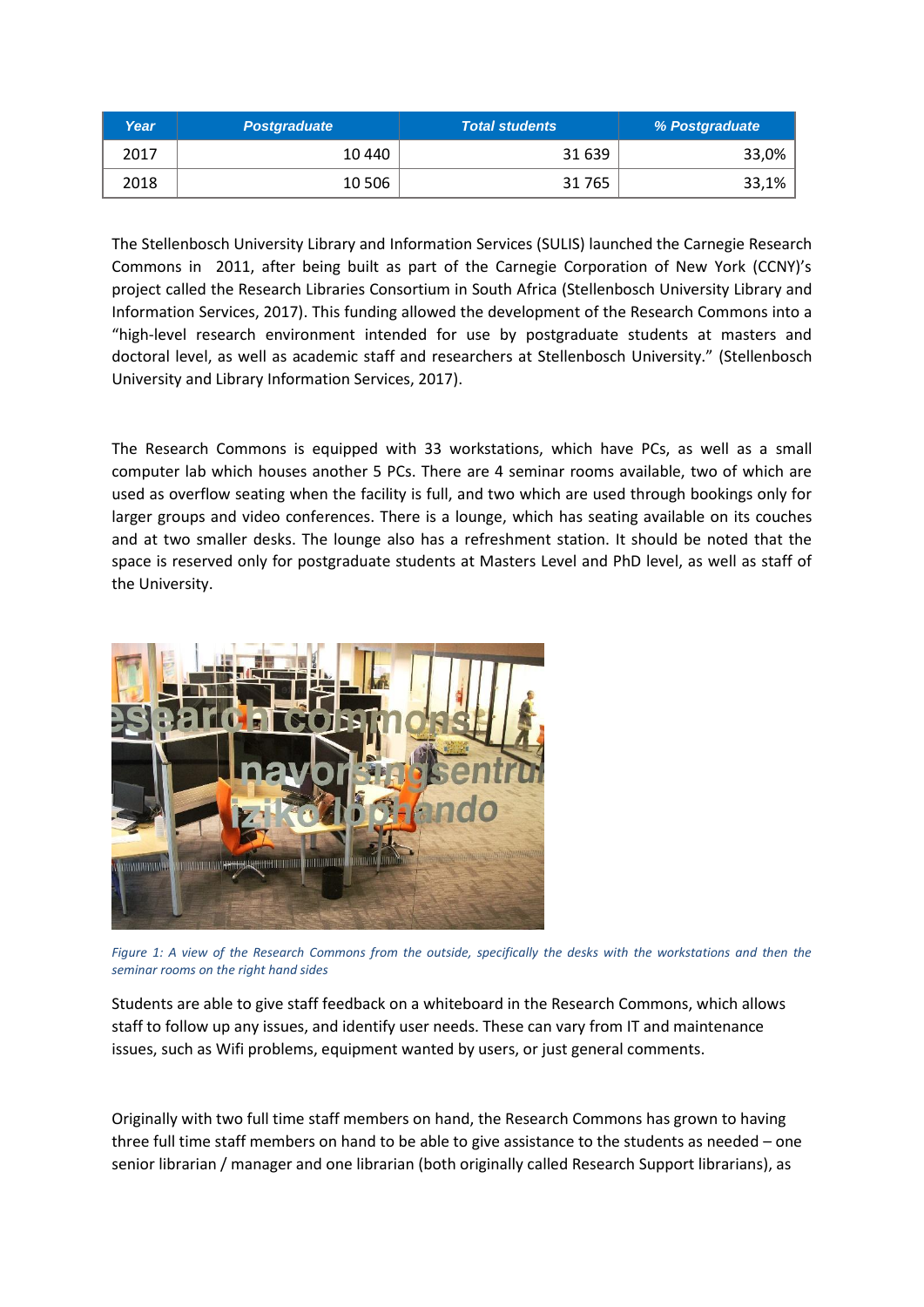well as one assistant librarian. The services given by these librarians were sketched out in the Operational Services plan created at the inception of the Research Commons and can be divided into three categories:

- 1) General services including answering basic reference queries, library-based IT queries (such as the institutional repository) and software queries. This also includes referrals to faculty librarians as the subject specialists for more in-depth library assistance.
- 2) Research-related services- proposal writing, grant writing, journal impacts and other metrics and referrals to other staff within the library (such as digital scholarship) or other facilities on campus (such as the writing laboratory)
- 3) Basic IT services including issues such as scanning, printing and general troubleshooting

Over time, the role of the Senior Librarian: Research Support has grown into Manager: Research Impact and Research Commons, where this librarian is also responsible for coordinating and working with other library staff members on research impact matters such as bibliometrics. Furthermore, the planning and coordination of a postgraduate training programme is done by the Manager: Research Impact and Research Commons and includes items such as advanced MS Word Training and Mendeley training. The role of assistant librarian was recently added to replace the use of student assistants within the space, where the assistant librarian is on hand to assist with the first level of queries. Within the library, the staff of the Research Commons work with the Faculty librarians – referring queries to them where needed, and assisting with research impact queries – as well as other functional divisions within the library such as Digital Scholarship and Research Data Services. The method of service delivery from the Research Commons is done both in person and digitally, with proactive services and marketing taking place on mediums such as the Library Research News blog as well as social media sites. Examples of the Research Common's partnerships with other support services on campus can be seen in the collaboration with the writing laboratory – the Research Commons provides space for a writing consultant to be positioned within the space twice a week so that postgraduate students are able to consult them.

Since the inception of the Research Commons, statistics have been kept of the clients' usage of the space through hourly counts which are then uploaded and saved onto a shared drive. For this paper, the average hourly usage over a six year period was investigated (from 2013-2018) to determine the use. The space on average can hold seating for about 50 students (including the Computer Lab PCs, but excluding the seminar rooms). It can be seen in Figure 2 that the average number of students ranges in the high 20s, almost 30, for the six year period.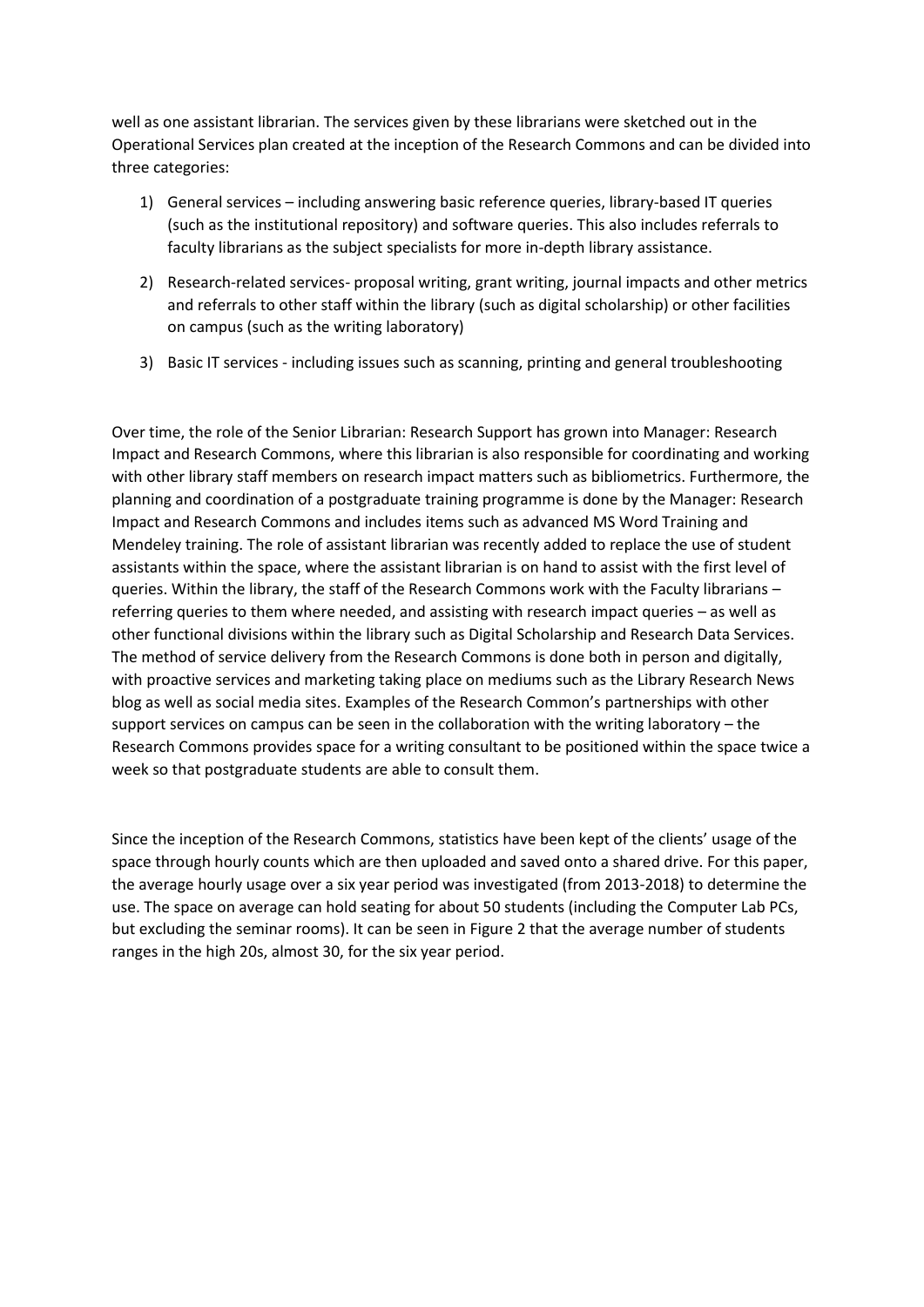

*Figure 2: The average number of students in the Research Commons per hour over the years 2013-2018 on Mondays to Fridays from 8am until 5pm.*

A 'snapshot' of the type of usage of the space per month can be seen in the figure below over the same six year period, with the yearly comparisons. The month of March was selected as this month is generally during term time, and is usually a busy month for postgraduate students as the registration period has passed. Statistically, students prefer to use the space for work on PCs and laptops, with few students working without a device at all. The role of technology in such a space, and the ability of the staff to assist with technology is therefore very important, and thus the emphasis on IT in the services offered makes sense.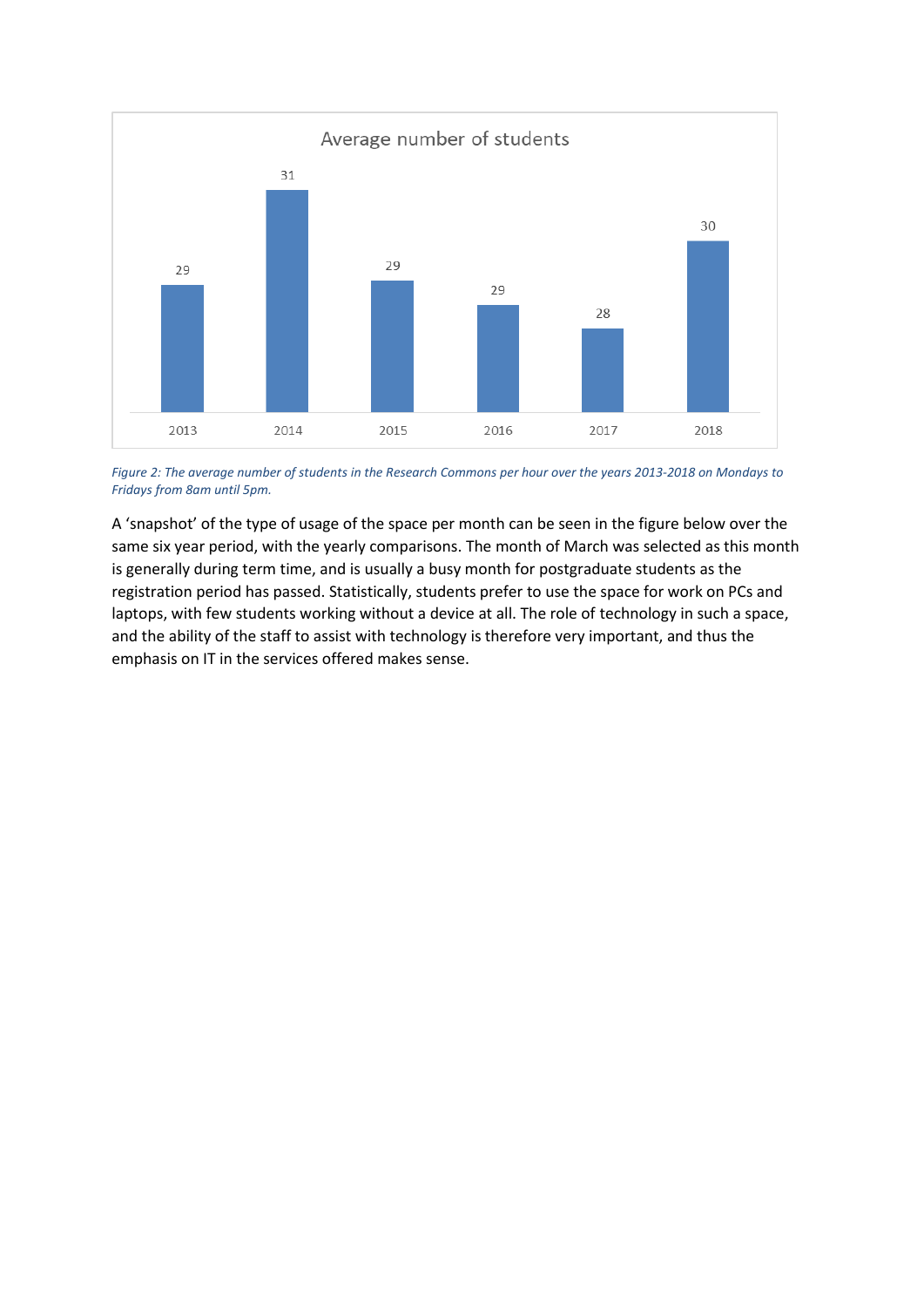

*Figure 3: A snapshot of the use of the space in the month of March across all six years investigated. This reflects the average number of users per hour in each space, from Monday to Fridays 8am until 5pm.*

Pictured differently, the overall use of the research commons can be seen to be focused on the use of working with PCs or laptops (Figure 4).



*Figure 4: The use of the Research Commons per year showing the average amount of students per hour on Mondays – Fridays 8am to 5pm.*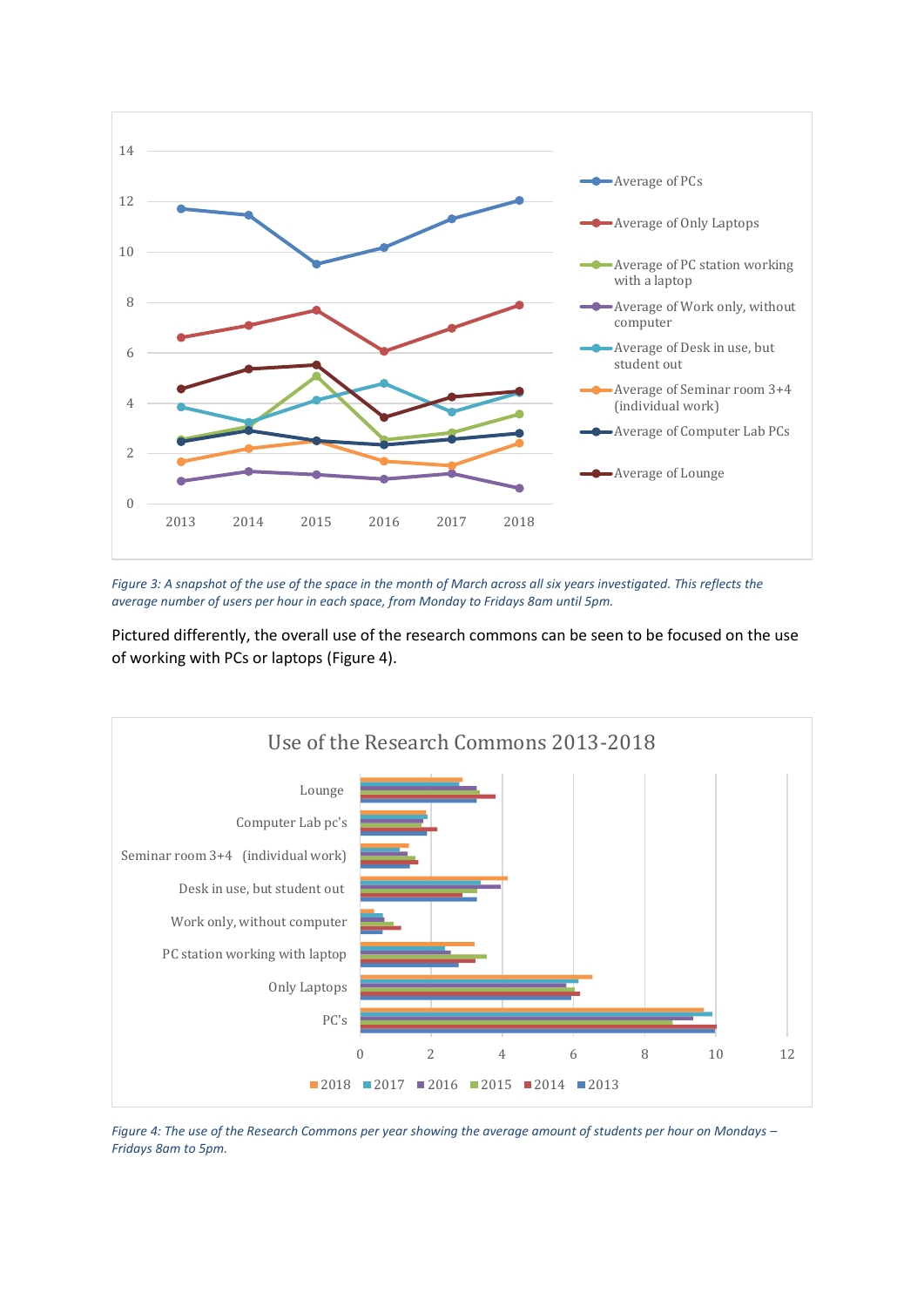The aim of the Research Commons, as stated on its website, "... is to enhance the Library's contribution to postgraduate throughput and research output by providing an environment conducive to research, and offering services which directly support research endeavours of postgraduate students and researchers."

With the consistent usage of the space, as shown above, it can be seen that the Stellenbosch Research Commons provides a space that students continue to work in yearly, thus giving a space to postgraduate students to be able to work effectively on their studies.

## 3 Case 2: Cape Peninsula University of Technology

The Cape Peninsula University of Technology is a relatively new institution in the Western Cape province of South Africa, having been formed from the amalgamation of the Peninsula and Cape Technikons in 2005. It is a multi-campus institution, with its two largest campuses being the previous headquarter campuses of the Technikons in Bellville and in Cape Town, some 30 kilometres apart. Post-merger the institution has undergone a process of consolidating faculties onto specific campuses, with the Faculty of Business and Management Sciences and the Faculty of Informatics and Design being the two largest on the Cape Town campus, now known as the District 6 campus.

Prior to the merger the two Technikons had been starting out on the road to having a postgraduate student corps, as the number of theses and dissertations shows.

| Years     | <b>Theses</b> | Per year | <b>Notes</b>      |
|-----------|---------------|----------|-------------------|
| 1983-1989 | 21            | 3        |                   |
| 1990-1999 | 153           | 15.3     |                   |
| 2000-2009 | 506           | 50.6     | CPUT founded 2005 |
| 2010-2019 | 1241          | 124.1    |                   |

This shows the increased output of postgraduate students, but, to put it into perspective, the University of Stellenbosch lists 569 for 2019 alone –as per their ETD site on 10 June 2019 (www.scholar.sun.ac.za). Although the Technikons did not initially have a postgraduate component, this changed in the 1990's and, since the change in the Higher Education landscape in South Africa in 2005, the National Department of Higher Education has tasked all universities in South Africa to pursue both Teaching & Learning (by which is commonly understood the Undergraduate Programs and teaching components of postgraduate programs) as well as Research (including postgraduate studies requiring a research component)

These drivers led to an increase in postgraduate students, particularly at the District 6, led to an increasing realisation that specialized support was needed and in 2001 the Cape Technikon opened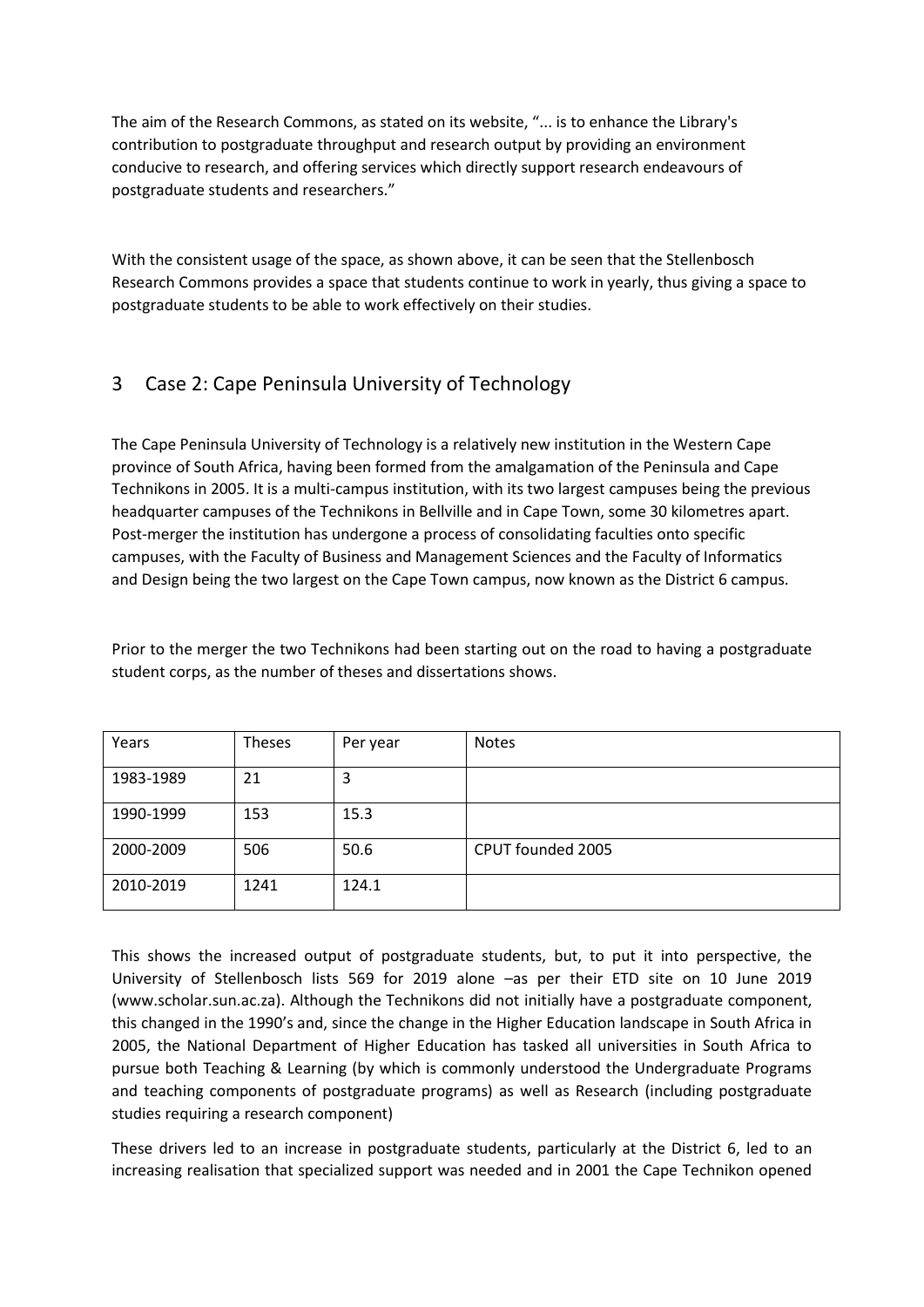its Research Information Support Centre on its Cape Town campus. Satisfaction surveys (LibQual, 2008) done in 2008 had a very positive response from the postgraduate students about the staff in the postgraduate section:

*" I use the postgraduate section daily and the staff in this section are very professional, friendly and helpful"*

*"Postgraduate section is the best and the staff are fantastic and knowledgeable"*

But there was a less enthusiastic response to the actual space and facility:

*"If not offered already the library should have a Wi-Fi zone so that user could access the internet with their laptops.*

*"The postgraduate section takes too long to get revamp"*

*"The aircon can be a bit cold at times making it uncomfortable"*

*"Developments take too long to finish, and a bit overcrowded sometimes"*

#### *"More improvement needed"*

Although individual items such as the air conditioning and Wi-Fi zone could be addressed in the existing centre, there was a realization that a new centre would be needed. This was also spurred by the growth in Postgraduate students at District 6, which is the campus which has the highest number as well the largest number of full-time postgraduate students led to the realization that the facility was becoming too small. The consolidation of all the Business and Management Students to District 6 was a further factor as the Engineering and Science postgraduates, in particular, tend to make more use of laboratory facilities within the Faculties. Unfortunately, this did require not only time, but also the identification of a suitable space, and funding. The space was identified and initial funding secured during 2014/5, but the student unrest of 2015 and 2016 put a halt to developments.

However, during 2017 and 2018, the RISC facility was redesigned and moved from the library level 4 to level 3 to create a new centre. Those facets identified by another local university (including low noise levels, temperature control, good lighting, better quality furniture, seminar rooms, select literature and kitchen) (Darch 2006) as being necessary for such a space were discussed with postgraduate students at District 6 and those mutually agreed upon were then taken into in looking



at the new centre.

The centre has a large open plan area incorporating printers and a dedicated service desk, a computer area, training room, 2 offices, one being used as a breakaway and one by the Research and Scholarly Communication Librarian, an Inter-Library Loan centre – and a kitchen! It should be noted that although the office of the Research and Scholarly Communication librarian is within RISC, the staff member's responsibility is primarily to facilitate the support of researchers and postgraduate students by the faculty librarians and faculty support teams.

The use of this area was originally very similar to that of the previous, much smaller RISC. Postgraduate students would work at computer workstations, or in areas with Wi-Fi, ask advice from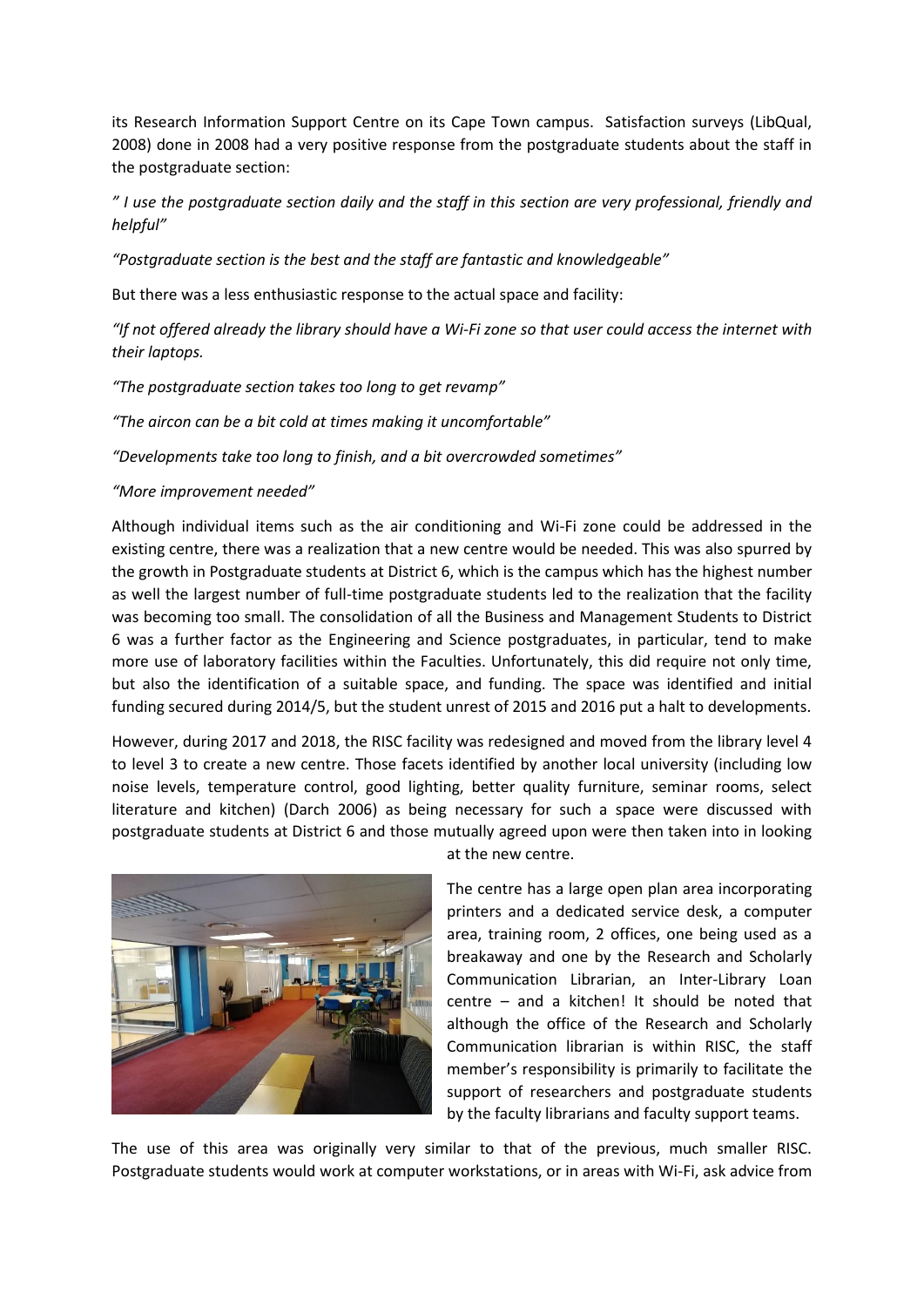the dedicated service desk and consult the small selected selection of Research Methodology works. The dedicated desk was staffed by an experienced para-professional who could deal with most queries regarding facilities, basic searching, referencing and library services. If the question or support needed was more specific, faculty-based or required a higher level of experience then the Faculty Librarian would be contacted so as to offer the necessary support.

In the new centre this has been refined to include the Research Librarian in the Centre. This librarian can better assess the need and assist the student as to where to go for advice and support – this could be the Faculty Librarian, but could also include CPUT's statisticians (for whom the second office is reserved), the supervisor or the Centre for Postgraduate Students.

Besides the addition of the kitchen facilities, the presence of an ILL person in the RISC facilitates the request for material from elsewhere and thus the library has a broad range of support people immediately available. Additional facilities such as the training room, where the library, the Research Directorate and individual faculties can offer sessions and the small breakaway room are already being used for these new purposes. And from all this there has been an interesting development with the students themselves taking the lead in arranging an informal Wednesday discussion group, with students from all faculties, to discuss problems, tips and interesting ideas around research and their own research topics.

It is too early to get significant longitudinal statistics, but the function of this RISC is best summed up by our present Vice-Chancellor, who said on being introduced to the facility, "Now there is no excuse for not studying here at CPUT!"

## 4 Conclusions

The use of the spaces designated for postgraduate use in the SULIS and the CPUT library at the District 6 campus in Cape Town illustrate the value of dedicated space to this category of student. In terms of Stellenbosch we see the use of the space for working on PC's (now, naturally moving more towards using laptops with Wi-Fi), and a lesser need for using other facets of the space such as the lounge and the meeting rooms. However both SULIS, evidenced through its Operational services Plan, and CPUT, through the comments of the students and the increase in accessible staff, show that a key driver of the effective usage of space is actually the services offered by and accessible through the staff within the space.

Services mentioned in the introduction to this paper are now typically offered within the ambit of the dedicated postgraduate spaces such as these. A main difference lies in the approach to the staffing in these areas to be able to offer these services. Within SULIS, dedicated professional staff are placed within the centre to be able to offer support across all facets within the research cycle likely to be needed (again, as shown in the Operational Services Plan). CPUT, on the other hand, has used the placement of staff performing specific functions for the entire library service within the space as a means of extending some of the services. Thus although there is a dedicated paraprofessional at CPUT to handle most of what Stellenbosch called general services and IT services, as well as lesser support for research-based services, the presence of the Research Support Librarian, although not primarily there to support individual researchers, does serve to strengthen this.

In this study we compare two contrasting institutions: a research-focused traditional university with at least 30% postgraduate students, and STEM and Humanities components of equal importance and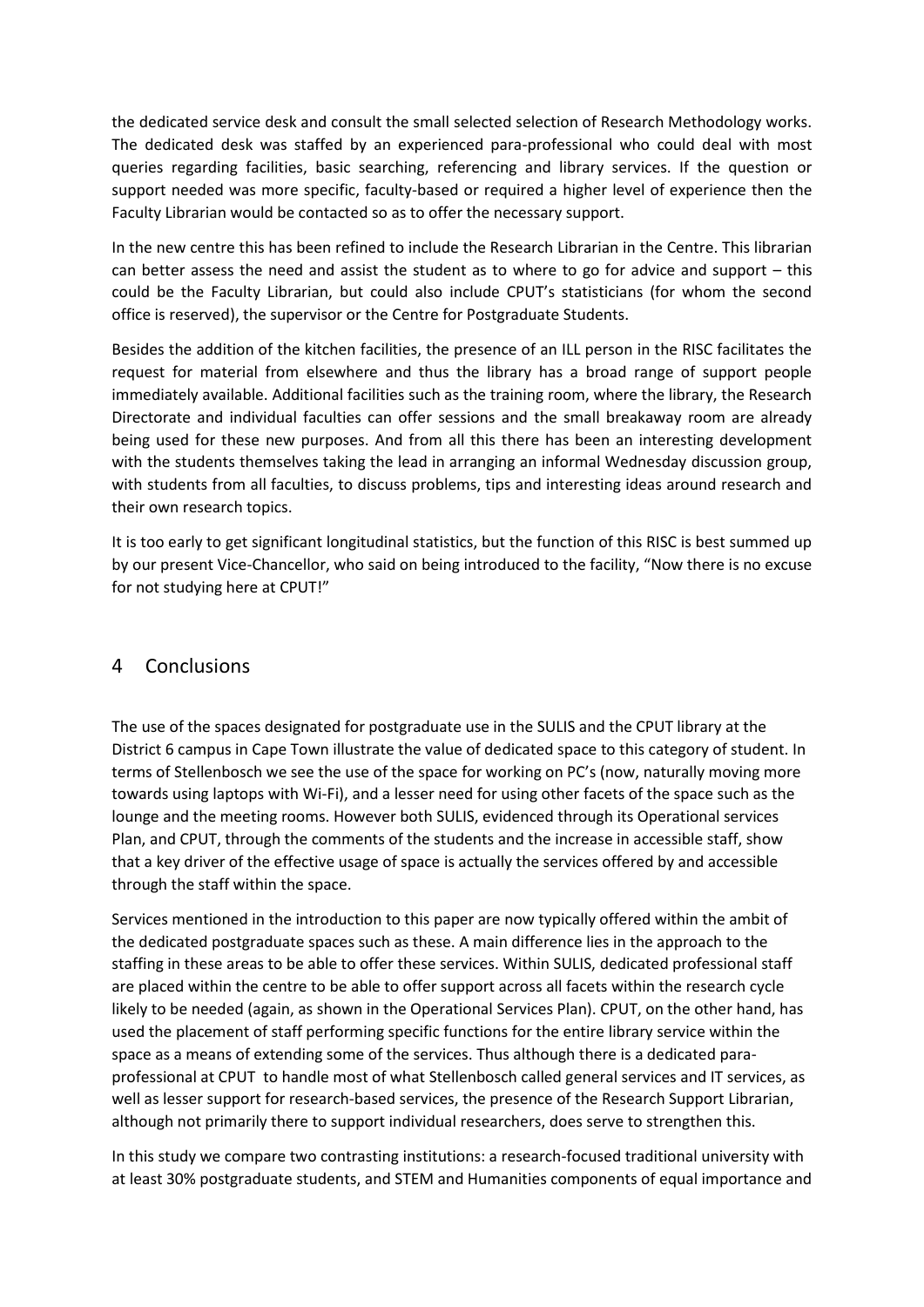balance, and a University of Technology with a fledgling research component, less than 10% postgraduate component and an emphasis on STEM and, in terms of the District 6 campus, Business. Despite this the services as envisaged and offered by the two facilities dedicated to postgraduate students are very similar in approach, in services offered and even in the spaces within as far as these are dedicated functionally. This should not be surprising as both are spaces dedicated to what Xing described as the main goal of the university, even in the fourth industrial revolution, to see that "students' needs should be met effectively".

In terms of libraries it is clear that this is achieved by providing the services as determined as being those needed to improve the productivity of the researchers, and also to increase the throughput of postgraduate students. By providing these services in a dedicated space in a way that allows the services to be accessed on need, is a major response, and is not limited to any one kind of academic institution or library, but is merely determined by the type of student. Thus where we find postgraduate students, so we should also find libraries allocating specific space, allowing these dedicated services and meeting these needs effectively.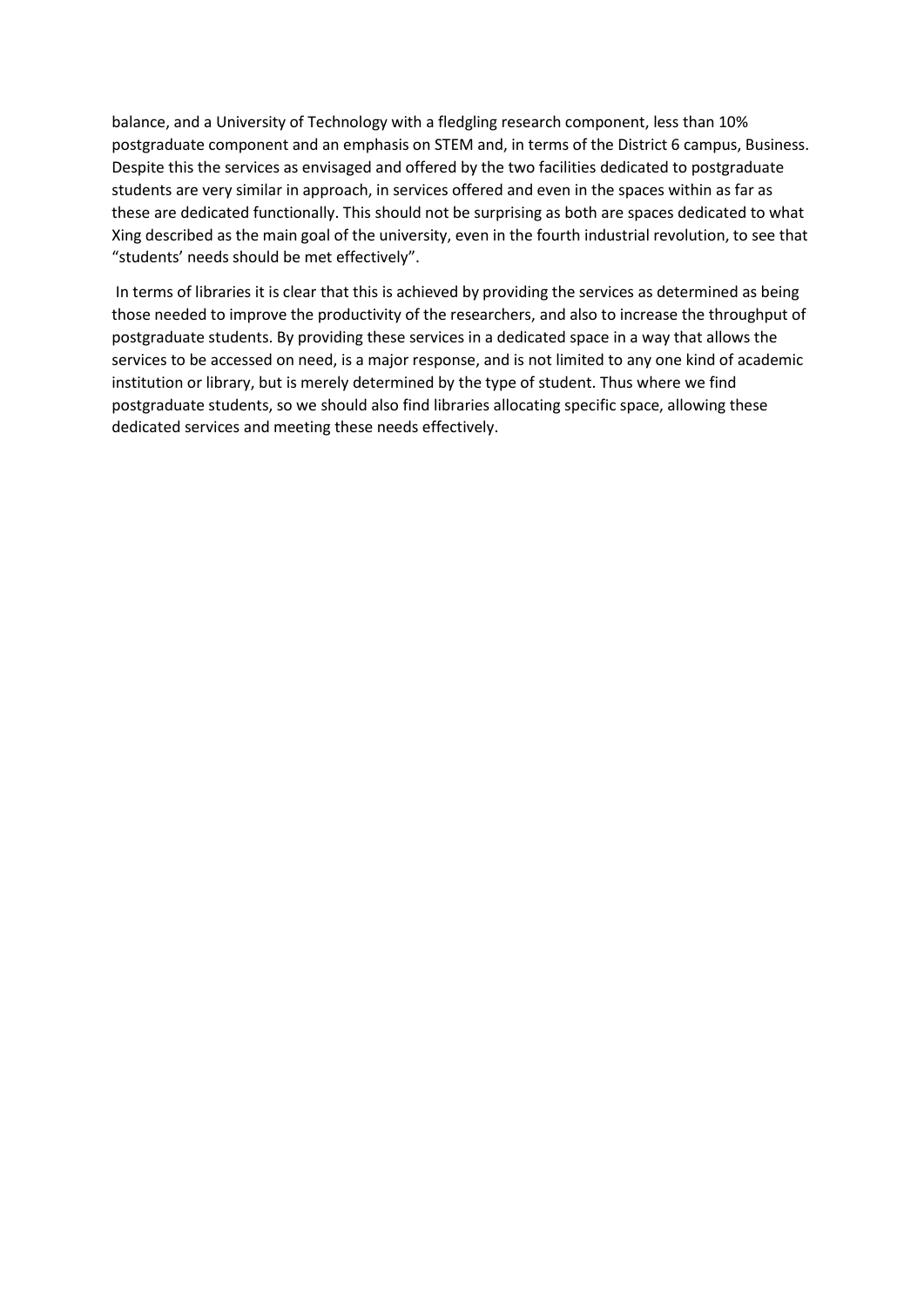#### **References**

- Auckland, M. (2012). Re-skilling for research. In *Rluk*. Retrieved from https://www.rluk.ac.uk/portfolio-items/re-skilling-for-research/
- Carroll, M. W. (2006). The movement for Open Access law. *Lewis & Clark Law Review*, *10*(4), 741– 760. https://doi.org/10.1525/sp.2007.54.1.23.
- Corrall, S., Kennan, M. A., & Afzal, W. (2012). Changes in Academic Libraries: Evolution and Innovation in Research Support Services. *Libraries in the Digital Age (LIDA) Proceedings*, *12*(2012). Retrieved from http://ozk.unizd.hr/proceedings/index.php/lida/article/view/74
- Corrall, S., Kennan, M. A., & Afzal, W. (2013). Bibliometrics and Research Data Management Services: Emerging Trends in Library Support for Research. *Library Trends*, *61*(3), 636–674. Retrieved from https://search-proquestcom.ez.sun.ac.za/docview/1398361546/fulltextPDF/2F98C749BA384B65PQ/1?accountid=1404 9
- Daniels, W., Darch, C., & Jager, K. (2010). The Research Commons: a new creature in the library? *Performance Measurement and Metrics*, *11*(2), 116–130. https://doi.org/10.1108/14678041011064043
- de Jager, K., Nassimbeni, M., & Crowster, N. (2016). Developing a new librarian: library research support in South Africa. *Information Development*, *32*(3), 285–292. https://doi.org/10.1177/0266666914542032
- Foster, N. F. (2012). Participatory Design in Academic Libraries Methods, Findings, and Implementations. In *CLIR Publication*. Retrieved from https://www.clir.org/pubs/reports/pub155/
- Haddow, G., & Mamtora, J. (2017). Research support in Australian academic libraries: services, resources, and relationships. *New Review of Academic Librarianship*, *23*(2–3), 89–109. https://doi.org/10.1080/13614533.2017.1318765
- Hansson, J., & Johannesson, K. (2013). Librarians' Views of Academic Library Support for Scholarly Publishing: An Every-day Perspective. *The Journal of Academic Librarianship*, *39*(3), 232–240. https://doi.org/10.1016/j.acalib.2013.02.002
- Jaguszewski, J. M., & Williams, K. (2013). New Roles for New Times : Transforming Liaison Roles in Research Libraries. In *Report for Association of Research Libraries*. Retrieved from http://www.arl.org/nrnt
- Keller, A. (2015). Research support in Australian university libraries: an outsider view. *Australian Academic & Research Libraries*, *46*(2), 73–85. https://doi.org/10.1080/00048623.2015.1009528
- Kennan, M. A., Corrall, S., & Afzal, W. (2014). "Making space" in practice and education: research support services in academic libraries. *Library Management*, *35*(8/9), 666–683. https://doi.org/10.1108/LM-03-2014-0037
- Lang, L., Wilson, T., Wilson, K., & Kirkpatrick, A. (2018). Research Support at the Crossroads: Capability, Capacity, and Collaboration. *New Review of Academic Librarianship*, *24*(3–4), 328– 338. https://doi.org/10.1080/13614533.2018.1460727
- Oakleaf, M. (2010). The Value of Academic Libraries: A Comprehensive Research Review and Report. In *Association of College and Research Libraries* (Vol. 71). Retrieved from